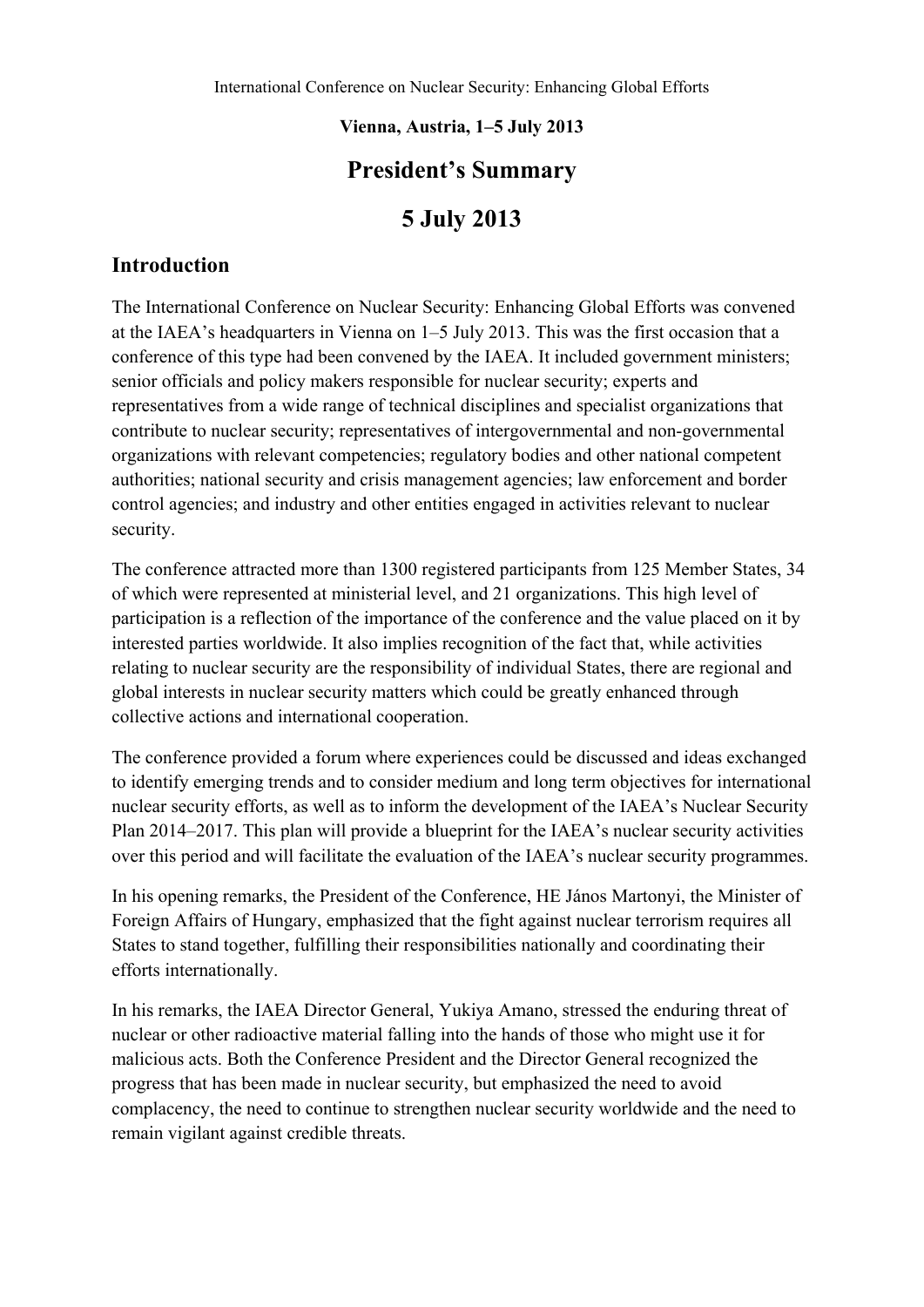The conference began with a ministerial session. A total of 69 Ministers and other Heads of Delegation delivered statements.

A Ministerial Declaration, adopted by consensus in the ministerial session, is available on the conference web site.

The ministerial session was followed by 6 substantive main sessions addressing broad areas associated with nuclear security, and 12 parallel technical sessions which provided more indepth discussions of a range of topics relevant to nuclear security.

To tie the various strands of the conference together, rapporteurs reported the main conclusions and key issues from each of the technical sessions to a relevant main session. The co-chairs of the main sessions then compiled the main conclusions and key issues from their respective sessions — taking account of the reports from the technical sessions — which were then reported to the final plenary session. This President's Summary highlights the main conclusions and key issues, drawing on the reports from the main and technical sessions.

## **The technical sessions**

The technical sessions delved more deeply into specific issues, including information and cyber security, the enhancement of nuclear security regimes, the security of radioactive sources, capacity building, safety–security interfaces, threat characterization and assessment (including security in the transport of nuclear and radioactive material), education and training, detection and response architecture, nuclear forensics, and nuclear security at nuclear facilities.

The participants endorsed the IAEA's commitment to each of these areas, as well as noting the valuable exchanges of information during these sessions, which combined technical presentations, questions and answer sessions and lively discussion in panels and with the audience.

Rapporteurs captured the main conclusions and key issues from each technical session. Their full reports will be included in the conference proceedings, and were summarized in brief presentations to a relevant main session. The following brief summary observations give a flavour of the discussions in each technical session.

*Regarding information and cyber security* (Session TA2), the IAEA was encouraged to develop additional guidance level documents, including Recommendation level guidance, to provide the basis for implementing regulations on information and cyber security.

*Regarding the enhancing of nuclear security regimes (Sessions TA3 and TB2), participants* supported efforts to strengthen the IAEA's nuclear security programme's response to Member States' requests for advisory missions, such as International Physical Protection Advisory Service (IPPAS) missions, and to follow-up requests to enhance and sustain effective nuclear security regimes.

*Regarding the security of radioactive sources (Session TA4)*, participants shared lessons learned from the unique national circumstances in which such sources are stored, used and transported. No single 'one size fits all' approach will work for every State, but the lessons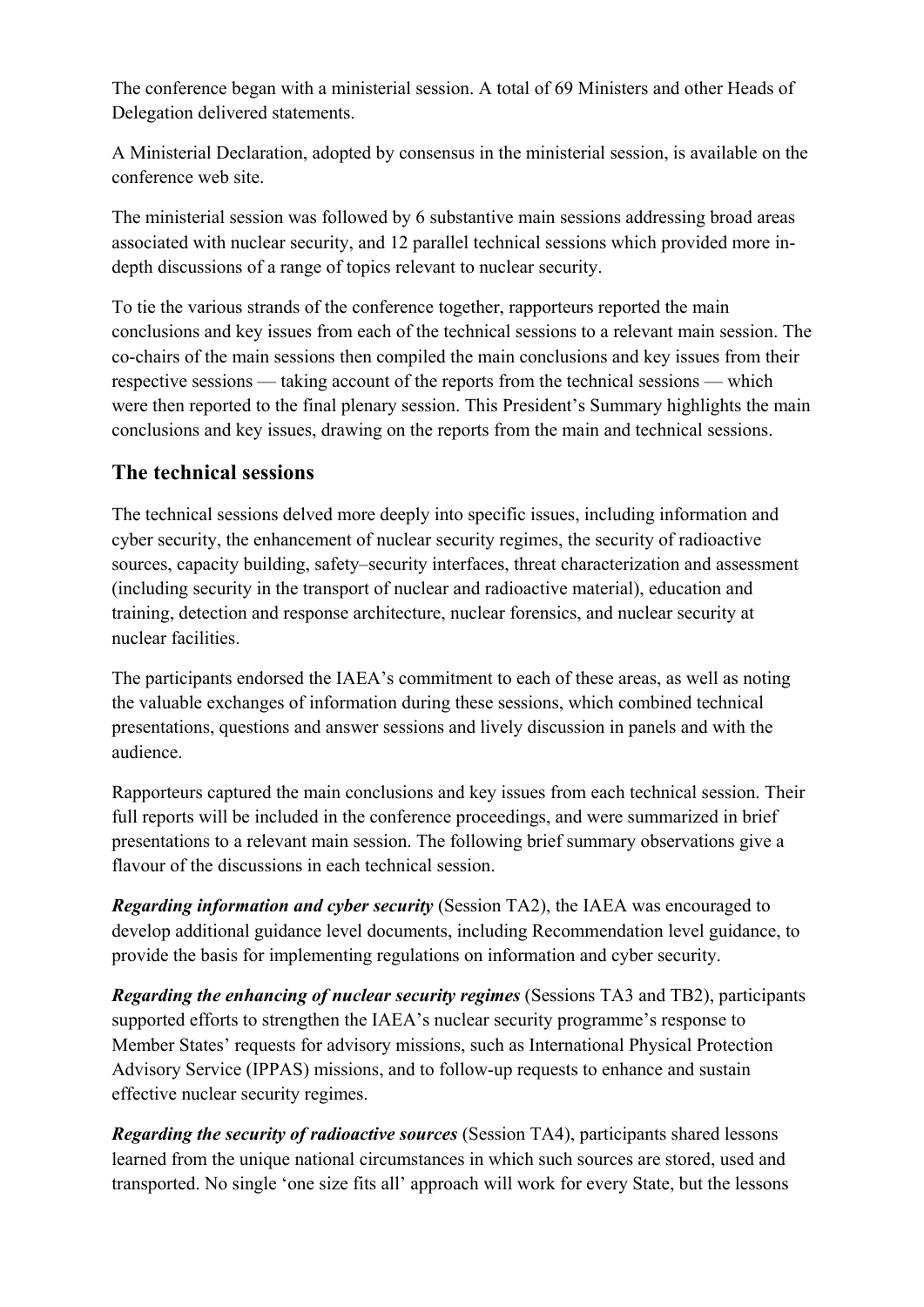that were shared provided useful insights for States to assess those approaches that are most suitable for them.

*Regarding safety–security interfaces* (Session TB5)*,* there was broad recognition that nuclear security and nuclear safety share the same fundamental objective: to protect people, property, society and the environment. Therefore, the intersection of nuclear safety and security must be accounted for at all levels, from the operator to the regulatory level. Recent advances in enhancing the interfaces between these two distinct disciplines were commended.

*Regarding threat characterization and assessment* (Session TB3), the IAEA was encouraged to give priority to the threat based approach to regulate the activities for the physical protection of nuclear material and nuclear facilities. The participants also emphasized that training and educational programmes are essential to increase general awareness of security in the transport of nuclear and other radioactive material. The participants welcomed the availability of INFCIRC/225/Rev. 5 and looked forward to the introduction of implementing guidance for transport security to assist in the application of the 2005 Amendment to the Convention on the Physical Protection of Nuclear Material (CPPNM).

*Regarding structured capacity building, education and training (Sessions TA5 and TB4),* the participants endorsed the concept of developing competence through education and training, and in this regard noted that Nuclear Security Support Centres can contribute to the development of sustainable nuclear security regimes. The participants strongly supported the development of Integrated Nuclear Security Support Plans (INSSPs) that address security improvements, and requested that the IAEA complete, in close cooperation with States receiving IAEA assistance, relevant INSSPs and to begin implementation as soon as possible.

*Regarding detection and response architecture* (Session TA6), the participants noted that for material out of regulatory control, a coordinated and cooperative approach is necessary. Such an approach would involve competent authorities at both the national and regional levels to introduce, maintain and sustain measures to prevent, detect and respond to criminal or intentional unauthorized acts. This includes the conduct of investigations and the bringing of perpetrators to account in an appropriate criminal justice system. Adequate nuclear security involves the inclusion of all entities in a State, including those outside the traditional IAEA constituency, in the planning and execution of nuclear security programmes. This includes customs officials, medical facility administrators, border guards and other law enforcement agencies.

*Regarding nuclear forensics* (Session TA7)*,* the participants welcomed the IAEA's work in the area and encouraged States which have not yet done so to establish, where practicable, nuclear forensics databases drawing on assistance, available on request, from the IAEA and other relevant regional initiatives.

*Regarding nuclear security at nuclear facilities* (Session TB6)*,* many Member States are considering the construction of new nuclear power plants in an effort to secure energy security and to rebalance their overall energy needs, with a greater emphasis placed on nuclear energy as part of their energy mix. It is important that security performance meet the needs and expectations of the international community.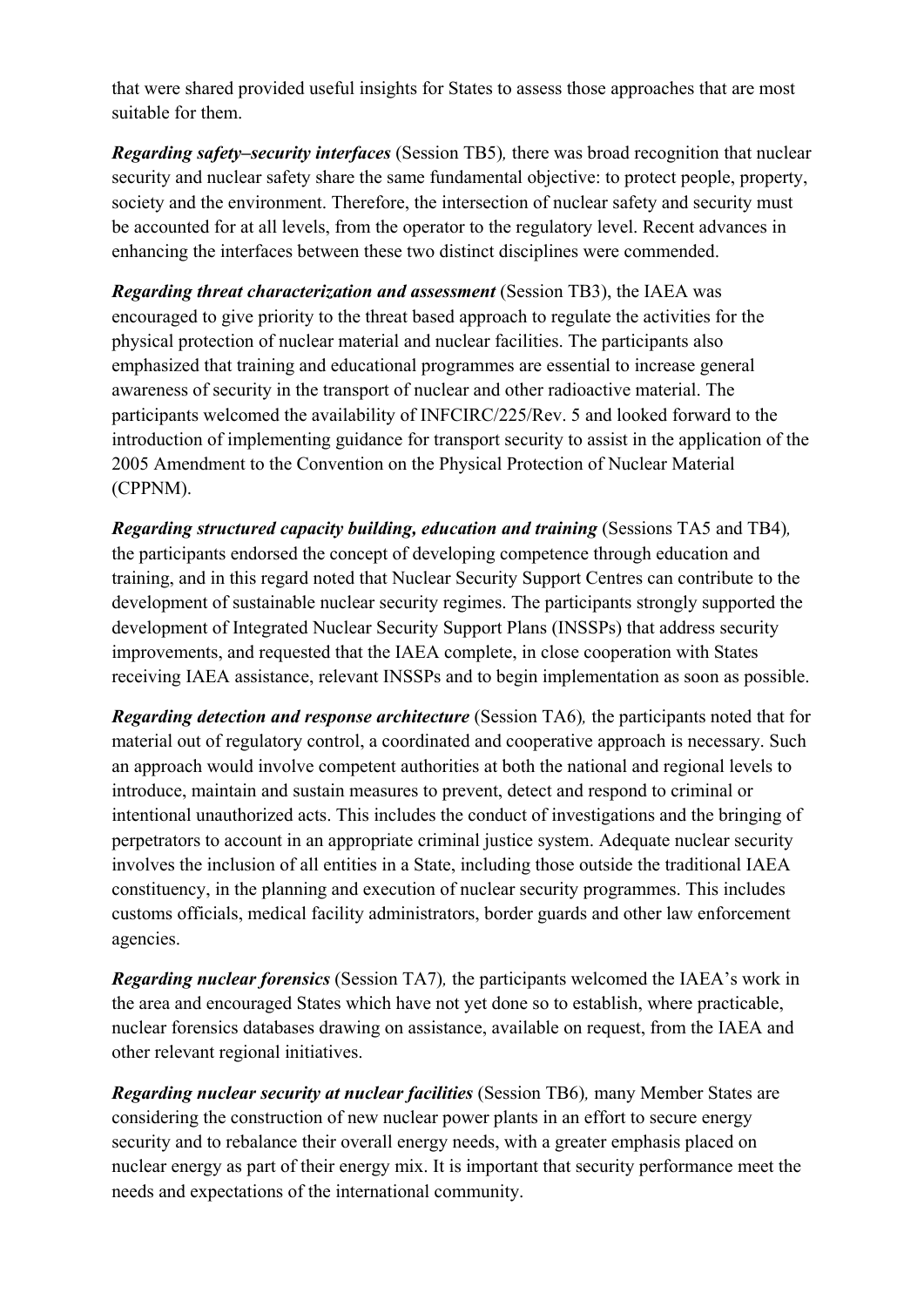*Regarding detection and response architecture linked to major public events and new technologies* (Session TB7), participants highlighted the importance of international cooperation and assistance during the implementation of nuclear security measures at major public events, keeping pace with technological advances and being fully aware of the current challenges in detecting and responding to potential nuclear security events.

## **The main sessions**

The conference reaffirmed the principle that the responsibility for nuclear security within a State rests entirely with that State but equally, it recognized the importance of international cooperation and the central role of the IAEA. The six substantive main sessions of the conference developed these principles under the titles which follow.

### **Session M3: Implementing and Enhancing the International Nuclear Security Framework**

The CPPNM is a key international instrument supporting nuclear security. Its 2005 Amendment would significantly extend its scope and the benefit that it can provide. However, it has not yet been ratified by the required two thirds of States Parties and has thus not entered into force. It is clear that the IAEA and Member States must continue their efforts to support the entry into force of the Amendment to this critical international instrument, which greatly strengthens the framework for protecting nuclear material. While the international legal framework for nuclear security includes several other instruments which build confidence in nuclear security, practices remain an important factor and the 2005 Amendment to the CPPNM is needed to close a significant gap.

In closing the session, the co-chairs thanked the speakers for their interesting and informative presentations. One of the co-chairs noted that the issues raised in the session were central to a broad area of nuclear security and that these were faced not only in the IAEA but globally. He stated that he would not put forward conclusions from the session but would work with the other co-chair to produce a balanced report of the discussion for transmission to the president of the conference. Subsequently, the following points were agreed:

- The universalization of the international legal instruments in the area of nuclear security is of the utmost importance and should be promoted, not only by the States concerned, but also by international bodies such as the IAEA, UNODC, etc.
- In this area, there now exists a working system of binding and non-binding instruments that complement and reinforce each other. The IAEA plays an indispensable role in bringing together and facilitating the work of technical, legal and political experts to develop both the binding and, in particular, the non-binding measures and guidelines for application by Member States.
- In the nuclear sphere, there is a delicate balance between transparency and confidentiality, which should be developed very carefully in order not to jeopardize the future of the peaceful use of nuclear energy; to prevent the threat to humanity caused by malicious acts; and to build confidence that nuclear security measures are applied appropriately worldwide.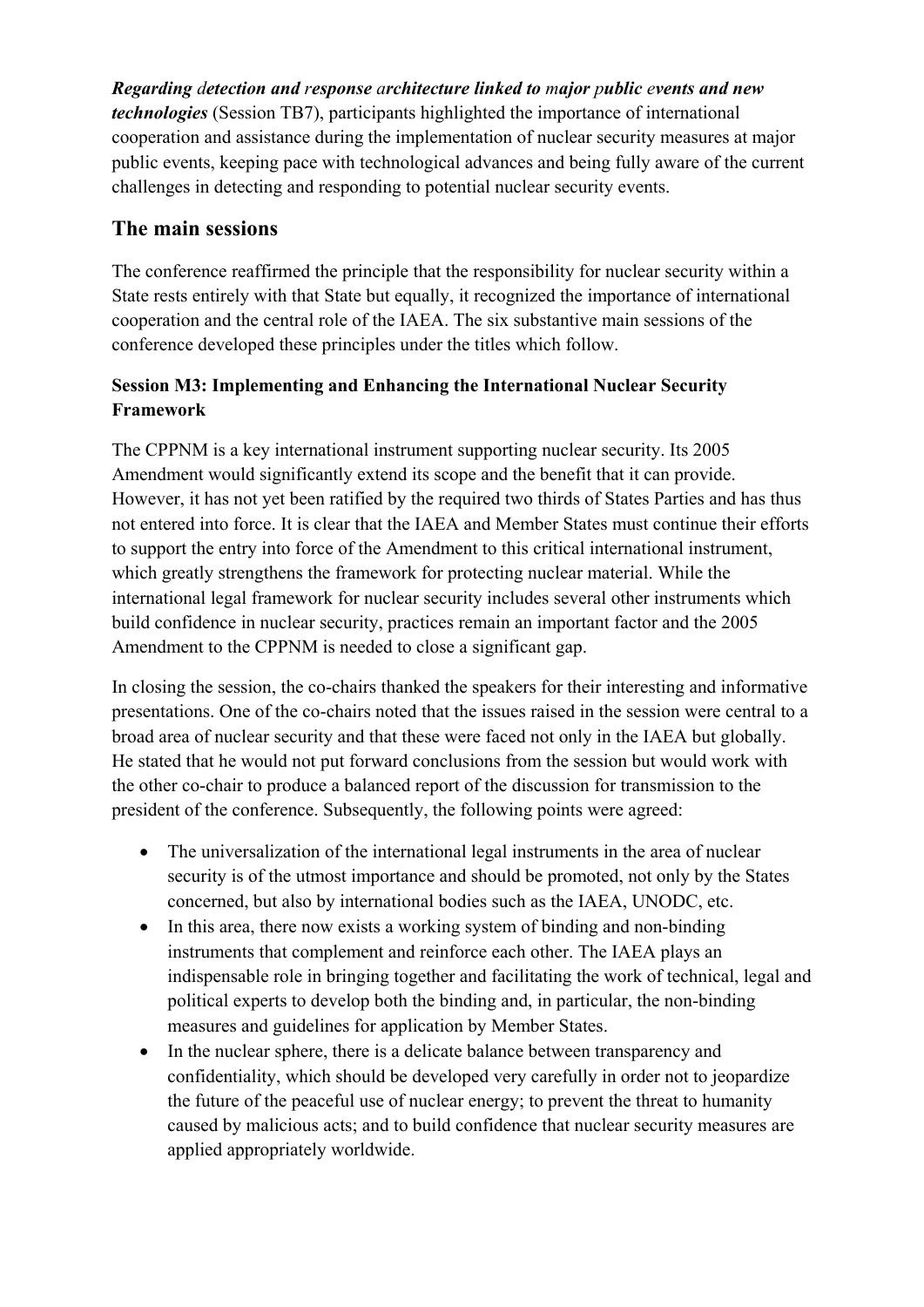### **Session M4: Nuclear Material and Nuclear Facilities**

The IAEA's Nuclear Security Fundamentals and related Nuclear Security Series publications make recommendations with regard to national, regional and global nuclear security frameworks. In particular, Nuclear Security Series No. 13, Nuclear Security Recommendations on Physical Protection of Nuclear Material and Nuclear Facilities (INFCIRC/225/Rev. 5), recommends significant enhancements to a State's physical protection regime. Although the IAEA is in the process of preparing an Implementation Guide for this publication, more needs to be done both by the IAEA and its Member States to achieve the consistent application of these important recommendations.

Conclusions and recommendations from this session include the following:

- The IAEA should devote more resources to providing assistance requested by Member States to implement the recommendations of Nuclear Security Series No. 13.
- The IAEA should complete the nuclear security series of publications as a priority.
- The international community should recognize and encourage the concept of security by design, keeping the entire life cycle of the facility in mind.
- The international community recognizes that a strong, efficient legal and regulatory framework is an important element of a nuclear security regime. It should be complemented by a dedicated, properly resourced nuclear security authority which is underpinned by institutionalized, effective nuclear security culture.
- A nuclear material accountancy and control system is a key pillar of a facility's physical protection system and helps to deter and to detect the misuse or theft of nuclear material.
- IAEA guidance should be used as a basis for the establishment of information and cyber security policy and programmes in Member States; however, Recommendations level guidance is necessary.
- Member States should develop institutional arrangements that support the appropriate interface between nuclear safety and nuclear security.
- The IAEA should give due priority to promoting the risk informed, performance based approach and to assist Member States on the development of their regulatory infrastructures in this respect.
- Participants recognized the value of IPPAS Missions in assisting Member States to review and enhance their nuclear security regimes.
- The IAEA, with Member States, should develop and publish guidance to assist the implementation of IAEA Recommendations on transport security.

### **Session M5: Radioactive Sources and Associated Facilities**

The Code of Conduct on the Safety and Security of Radioactive Sources is the principal international instrument for the security of radioactive sources. States are encouraged to make a political commitment to work towards meeting the principles of the code and guidance and are responsible for taking these into account in their national infrastructures. The challenges to the security of radioactive sources is unique and States, regulators and others should have the appropriate knowledge and training, and must assign adequate resources to protect these sources.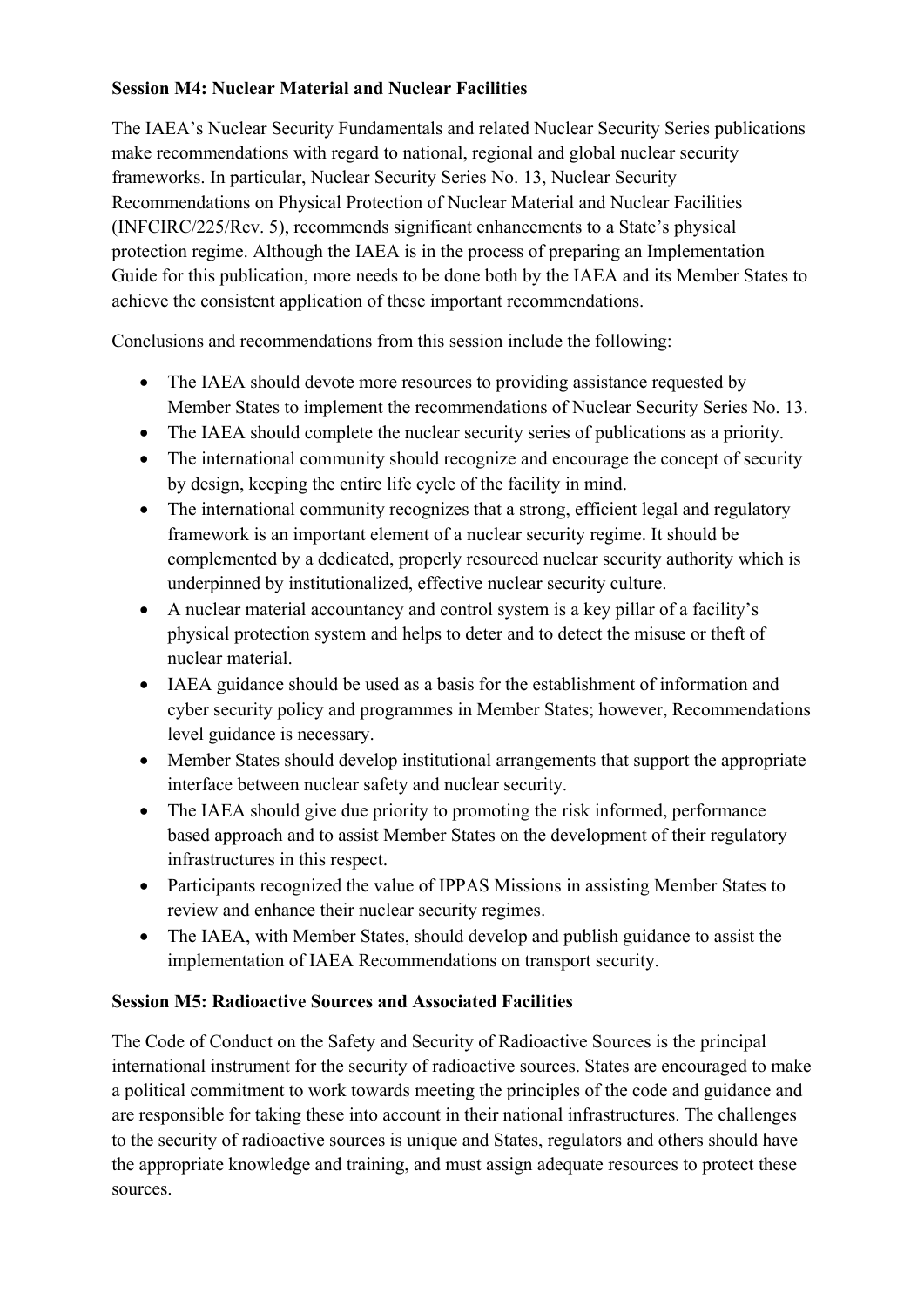Conclusions and recommendations from this session include the following:

- Similar to the Model Project initiative that started in the early 1990s with five Member States and was completed in 2004 with the involvement of nearly 100 States, the security of radioactive sources requires a similar level of effort, commitment and resources on the part of States and the IAEA.
- The Code of Conduct, in its current form, has wide acceptance as the primary instrument for the security of sources.
- To keep States engaged and committed to the provisions of the Code, and to recognize why radioactive source security presents challenges not always found in addressing the security of nuclear material and nuclear facilities, a strategy of motivation, knowledge and resources should be utilized. All should be reminded of why sources should be protected and should be given the necessary training and guidance to implement source security. Practically speaking, properly allocated resources are an essential part of ensuring that sources can be adequately secured, regardless of the application.
- While the primary responsibility for nuclear security rests with the State, all interested parties have a responsibility to contribute in helping ensure the security of radioactive sources.
- The IAEA, in particular, should continue to play a central role in the development of guidance to assist regulators and, by extension, operators in raising awareness, and collaborating with other interested parties in the provision of physical protection and security management measures.
- Taking a regional approach enhances working relationships at regional, national, and local levels and encourages increased coordination and collaboration across borders. The success of any regional partnership relies on identifying leaders, be they States or organizations, as well as on engaging of personnel at all levels.
- Leadership is not only crucial, but it should also be recognized that there is a need for succession and institutional planning in order to maintain sustainability.

### **Session M6: International Cooperation and Assistance and the Role of the IAEA**

The conference acknowledged the contribution of a wide range of organizations and initiatives in promoting international cooperation and enhancing international efforts.

Conclusions and recommendations from this session include the following:

- Nuclear security is a national responsibility. However, States are increasingly aware of the importance of bilateral, regional and international cooperation to enhance national nuclear security regimes. Similarly, international cooperation and assistance can result in regional and global threat reduction.
- States should be encouraged to participate in the activities of international organizations and initiatives that promote the development of national capabilities to respond to nuclear security threats.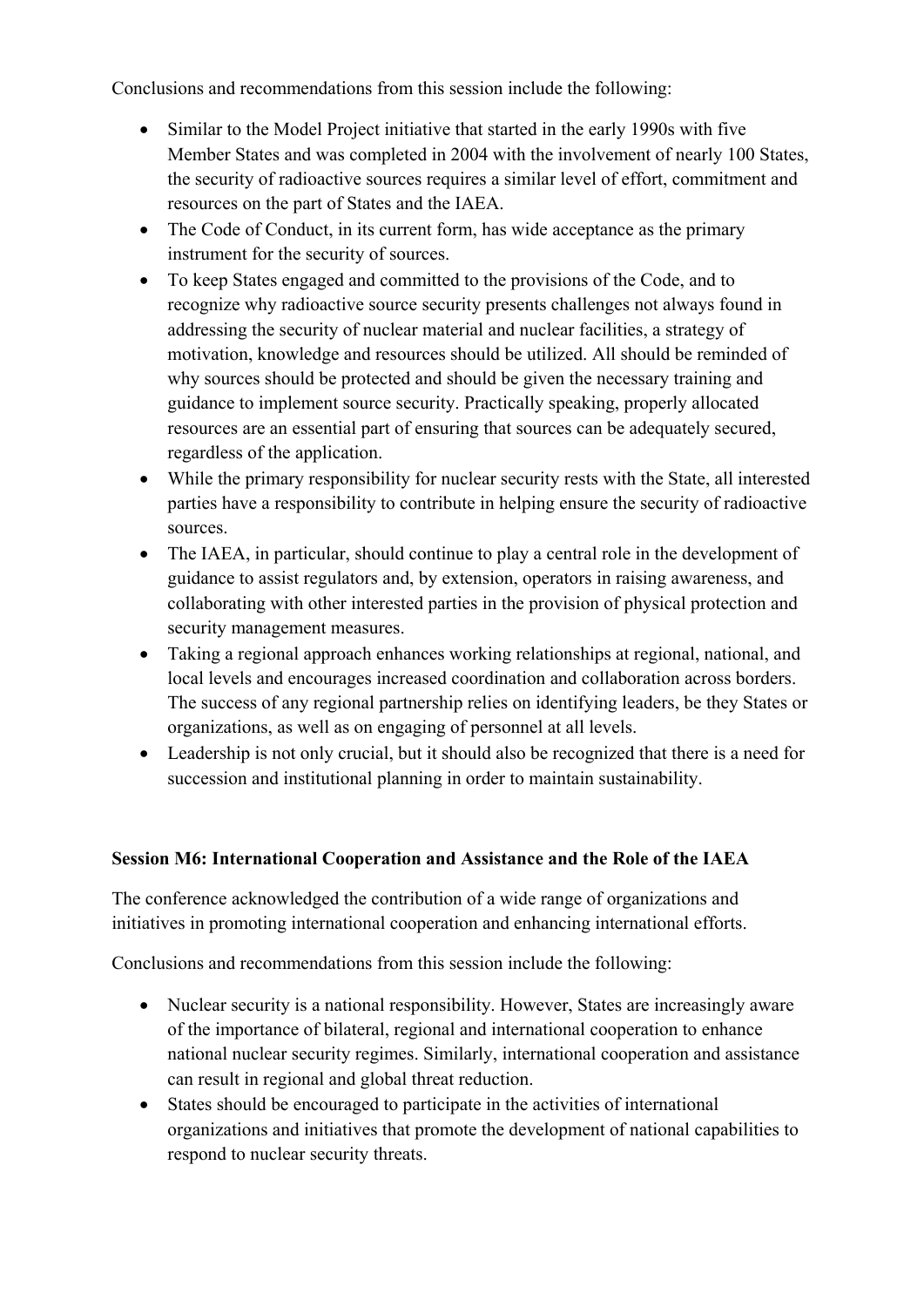- States need to exchange accurate and verified information on nuclear security events in accordance with their international obligations and national legislation, taking into account the need to protect sensitive information.
- States should develop formal education, training and certification programmes to support structured and sustainable capacity building.
- The IAEA is recognized as the source of international nuclear security guidance, developed in conjunction with Member States.
- The IAEA should facilitate international cooperation and assistance to promote the safe, secure and peaceful uses of nuclear energy, as well as its international peer reviews and advisory services.
- The IAEA should strengthen its collaboration with other international initiatives and organizations to optimize resources, prevent duplication of effort and harmonize approaches to achieving effective nuclear security.

### **Session M7: Building and Sustaining a Nuclear Security Culture**

Conclusions and recommendations from this session include the following:

- The constant loss of qualified personnel as a result of career development, retirement and administrative changes, combined with the increased evolution of technology and procedures creates a unique challenge for the sustainability of nuclear security regimes. A common goal is to maintain the sustainable competency of personnel.
- The education and training networks for nuclear security, hosted by the IAEA, contribute to the global improvement of nuclear security culture, and Member States are encouraged to support and promote them. A closer relationship between the networks and the Board of Governors should be considered.
- INSSPs and other capacity building initiatives and programmes developed by Member States and others contribute to the global effort in establishing and maintaining an effective nuclear security culture in States.
- A key to achieving success in the sustainability of systems and measures designed to ensure nuclear security is in having effective leadership and continuous management, and not relying solely on technology and processes.
- Lessons learned from recent initiatives should be applied for the continuous development of international capacity building support, with an emphasis on education and training, to promote further nuclear security culture in States.

### **Session M8: Addressing the Illicit Trafficking Threat**

The use and availability of nuclear material and other radioactive material can be expected to grow, thereby increasing the risks of illicit trafficking and the potential for radioactive material to fall out of regulatory control.